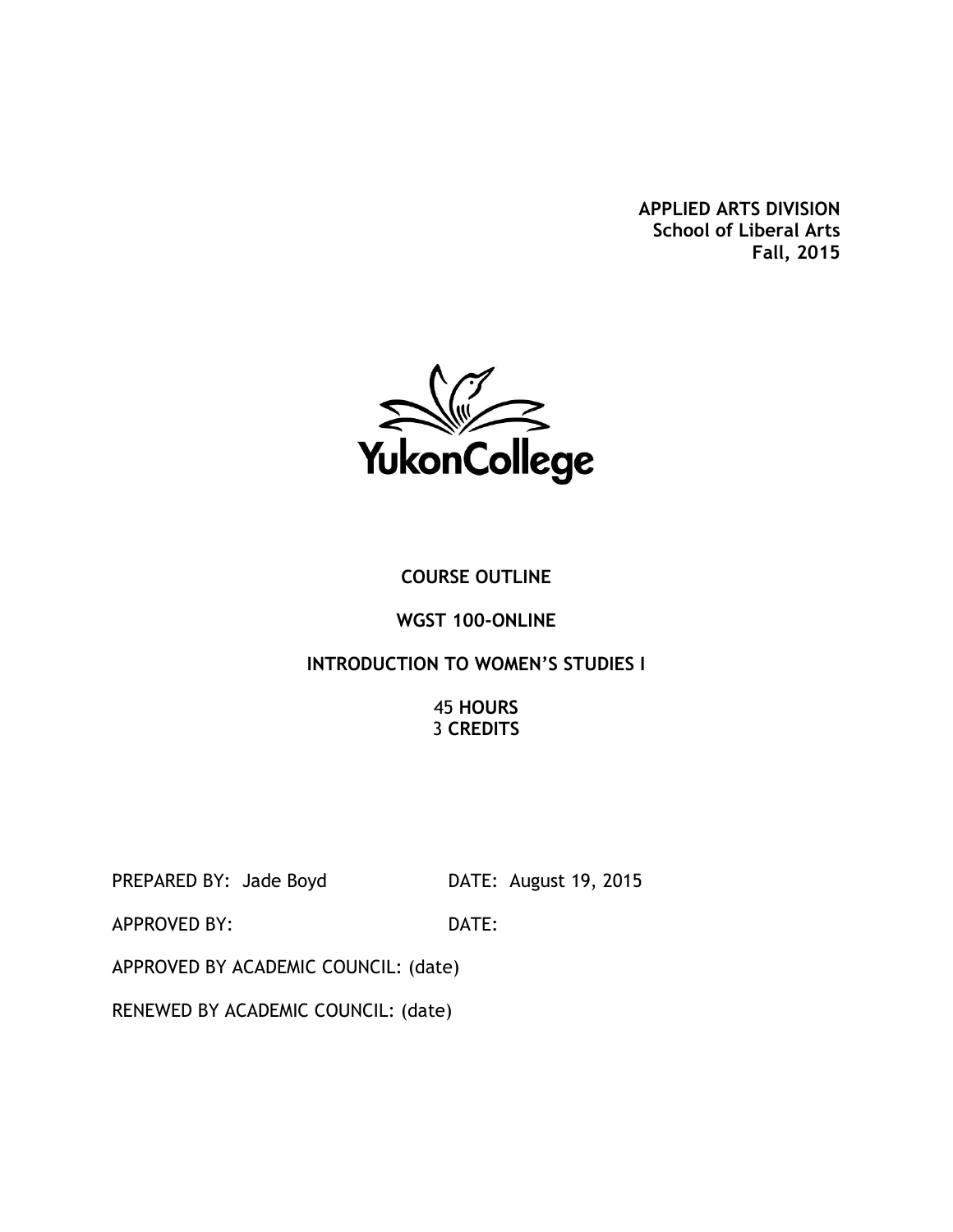## **INTRODUCTION TO WOMEN'S STUDIES I**

**INSTRUCTOR:** Jade Boyd

**OFFICE HOURS:** Thursdays, 11:30 – 12:30 via Moodle Chat

**OFFICE & CLASSROOM LOCATION:** Online

**E-MAIL:** jboyd@yukoncollege.yk.ca

**TECHNICAL SUPPORT:**help.yukoncollege.yk.ca

**TELEPHONE:**(867) 668-8770 (Admin Ast.)

**DATES/TIMES:** Sept. 9 – Dec. 18, 2015

### **DETAILED COURSE DESCRIPTION**

This course is an interdisciplinary introduction to Women's and Gender Studies. Various theoretical explanations for the acquisition, development, and maintenance of female/male gender roles are examined, and the implications of gender assignment in the daily lives of women and men are discussed. Past and present conditions of women's lives are analysed from a variety of perspectives with emphasis placed on the different experiences of women depending on their race, ethnicity, age, class, religion and region.

### **PREREQUISITES**

None.

### **EQUIVALENCY OR TRANSFERABILITY**

VIU WOST  $1<sup>st</sup>$  (3)

CAMO HUM 100 lev  $(3)$  OC WMST 100  $(3)$  SFU GSWS 101  $(3)$  - B-Soc TRU SSEL 1xx0 (3) TRU-OL WOST 1019 (3) TWU SOCI 100 lev (3) UFV GE 1xx (3) UNBC WMST 100 (3) UVIC WS 105 (1.5)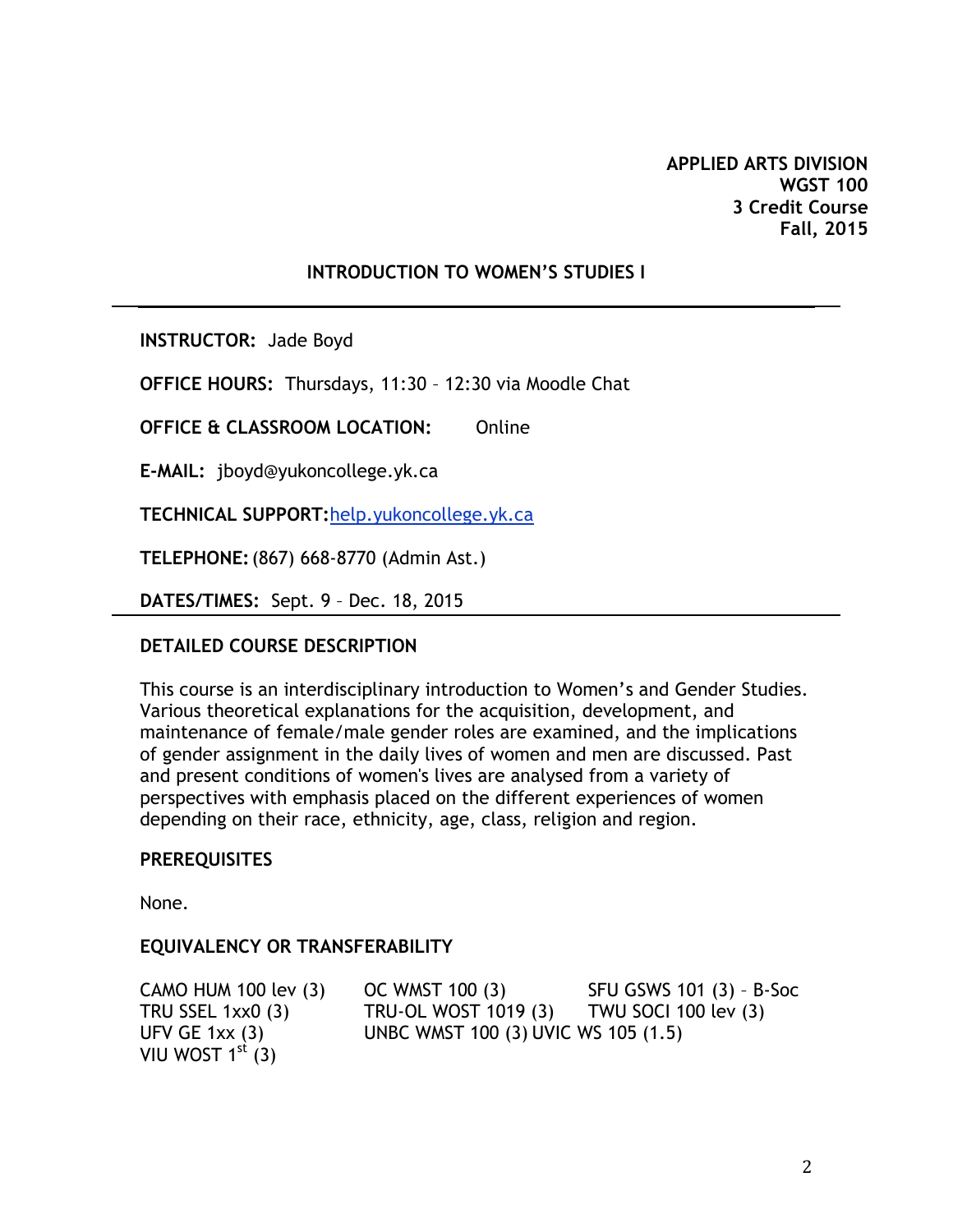## **LEARNING OUTCOMES**

Upon successful completion of the course, students will be able to:

- Explain the historical position of women in Western Society
- Describe basic theories by and about women regarding their subordination, activism and advancement
- Apply an understanding of the social construction of gender to personal life situations
	- and our society, e.g. media commentary
- Develop their knowledge and appreciation of the diversity of women
- Present their perceptions of the local and global issues which women face today.

## **EVALUATION**

| Participation in 3 on-line     | 15%  |
|--------------------------------|------|
| forums                         |      |
| Midterm Exam                   | 25%  |
| Visual Media Analysis Activity | 10%  |
| Term Paper                     | 25%  |
| <b>Final Exam</b>              | 25%  |
| Total                          | 100% |

**Your final mark in the class will be based on the following:** 

### **STATEMENT OF RESPECT**

Students, instructors, guests and course materials (readings/media) in WGST courses often raise controversial issues in the course of on-line and/or classroom discussion. It is vital that your fellow students and instructor(s) be treated respectfully at all times and in all interactions. Disagreements are vital to thinking through new ideas and should be treated as part of a process rather than as absolute. Remember to also be mindful of word usage and expression offensive language will not be tolerated. Assignments in this class follow the conventions of grammar and punctuation expected in all academic writing. Language in WGST assignments should be non-sexist, non-racist, and nonheterosexist.

## **REQUIRED TEXTBOOKS**

1. Hobbs, Margaret & Rice, Carla (2013). *Gender and Women's Studies in Canada: Critical Terrain*. Toronto, Ontario: Women's Press. ISBN 978-0-88961- 484-0

\*Available for purchase in the bookstore. An e-book version is alternately available directly from the publisher.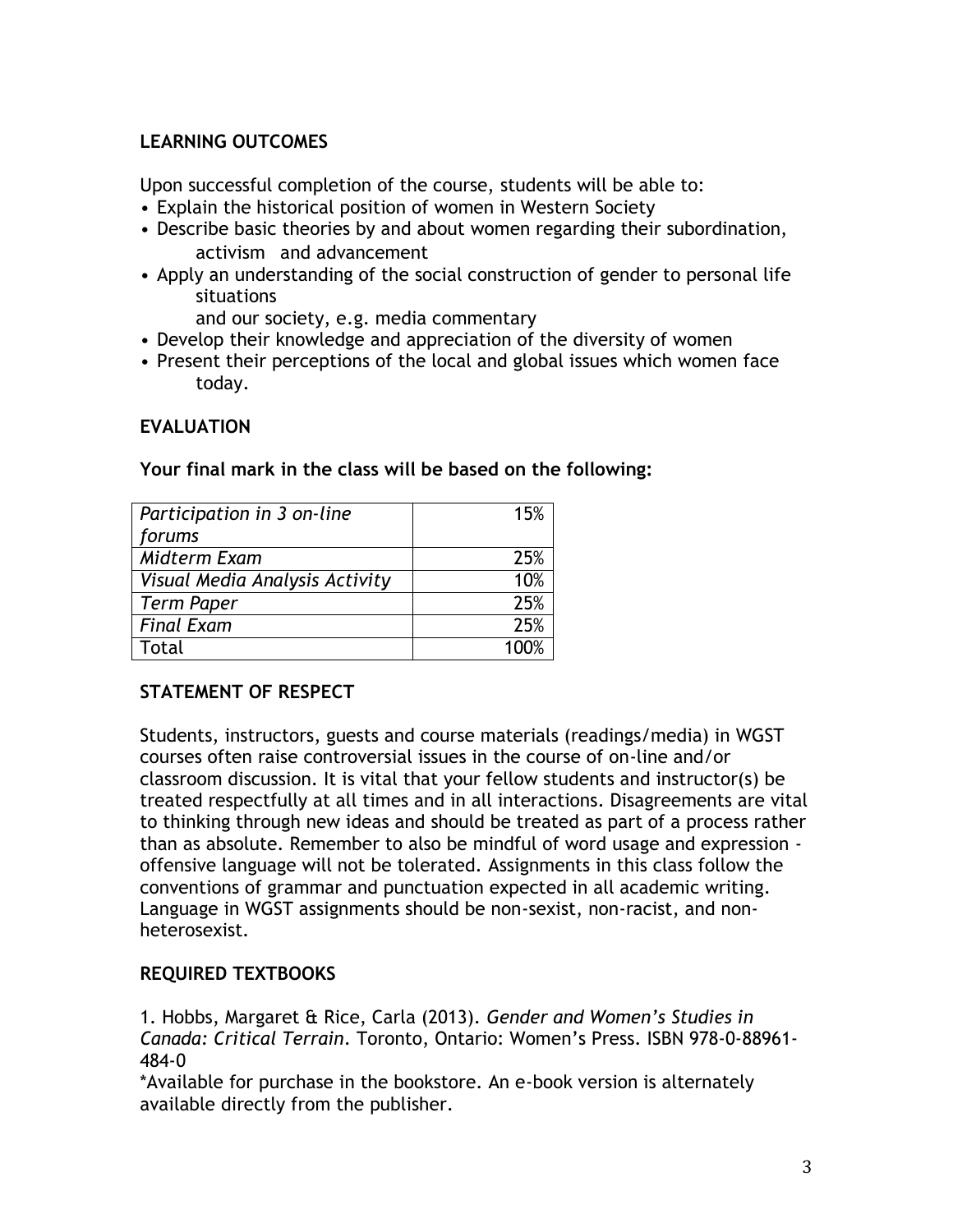2. Films and video clips to be viewed as part of the course (see class schedule for details). Note: video clips and films are an integral part of the course texts and need to be treated as such. In other words, they are not intended for "entertainment" purposes.

## **ACADEMIC AND STUDENT CONDUCT**

Information on academic standing and student rights and responsibilities can be found in the Academic Regulations:

http://www.yukoncollege.yk.ca//downloads/Yukon\_College\_Academic\_Regula tions\_and\_Procedures\_-\_August\_2013\_final\_v1.pdf

## **PLAGIARISM**

Plagiarism is a serious academic offence. Plagiarism occurs when students present the words of someone else as their own. Plagiarism can be the deliberate use of a whole piece of another person's writing, but more frequently it occurs when students fail to acknowledge and document sources from which they have taken material. Whenever the words, research or ideas of others are directly quoted or paraphrased, they must be documented according to an accepted manuscript style (e.g., APA, CSE, MLA, etc.). Resubmitting a paper which has previously received credit is also considered plagiarism. Students who plagiarize material for assignments will receive a mark of zero (F) on the assignment and may fail the course. Plagiarism may also result in dismissal from a program of study or the College.

## **YUKON FIRST NATIONS CORE COMPETENCY**

Yukon College recognizes that a greater understanding and awareness of Yukon First Nations history, culture and journey towards self-determination will help to build positive relationships among all Yukon citizens. As a result, to graduate from ANY Yukon College program, you will be required to achieve core competency in knowledge of Yukon First Nations. For details, please see [www.yukoncollege.yk.ca/yfnccr.](http://www.yukoncollege.yk.ca/yfnccr)

## **ACADEMIC ACCOMMODATION**

Reasonable accommodations are available for students requiring an academic accommodation to fully participate in this class. These accommodations are available for students with a documented disability, chronic condition or any other grounds specified in section 8.0 of the Yukon College Academic Regulations (available on the Yukon College website). It is the student's responsibility to seek these accommodations. If a student requires an academic accommodation, he/she should contact the Learning Assistance Centre (LAC) at (867) 668-8785 or lassist@yukoncollege.yk.ca.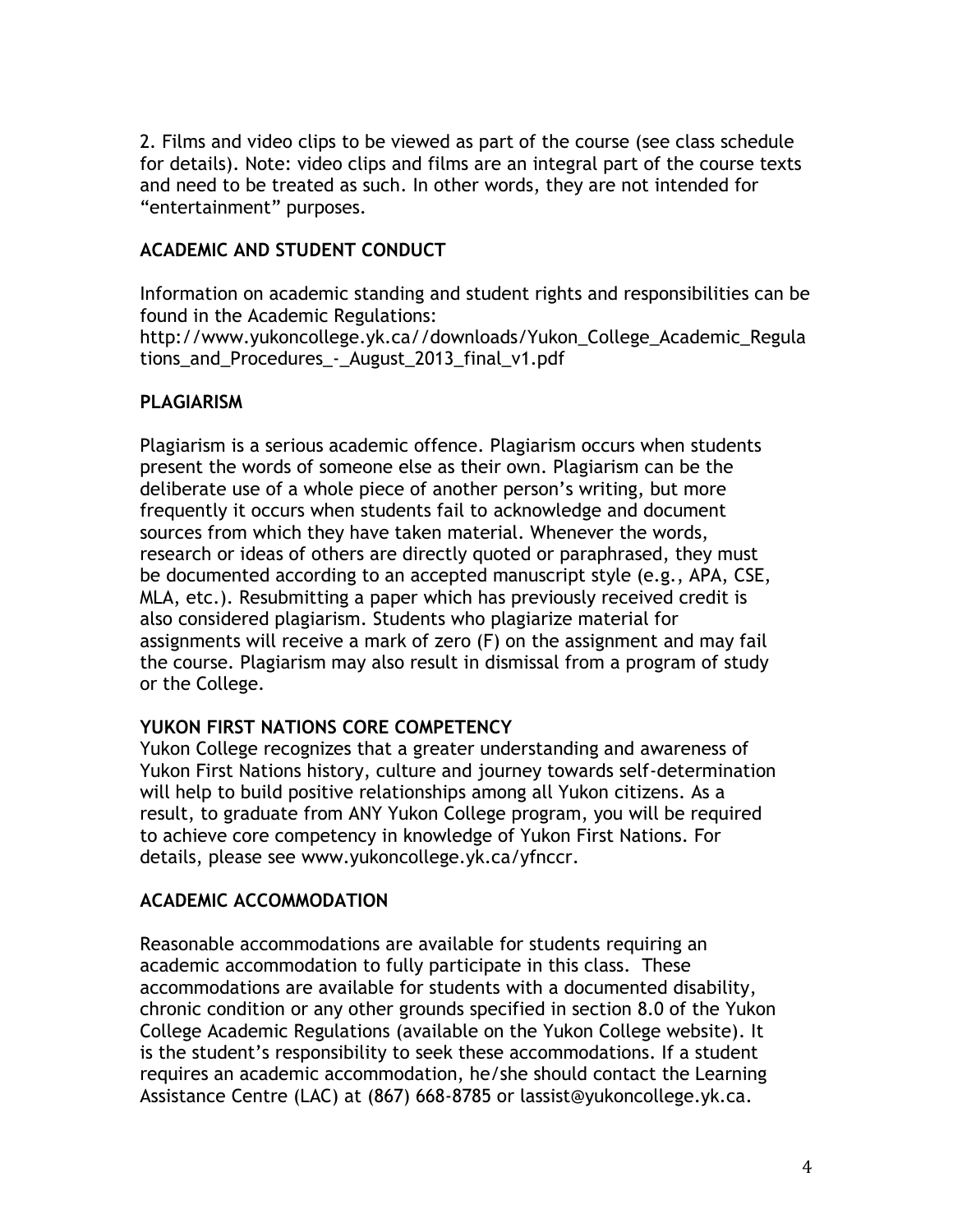## **LORENE ROBERTSON WRITING CENTRE**

All students are encouraged to make the Lorene Robertson Writing Centre a regular part of the writing process for coursework. Located in C2231 (adjacent the College Library), the Writing Centre offers half-hour writing coaching sessions to students of all writing abilities. Coaching sessions are available in person and through distance technologies (e.g., email plus Skype or phone). For further information or to book an appointment, visit the Centre's website: www.yukoncollege.yk.ca/student\_info/pages/writing\_centre

### **Resource Links:**

- APA Citation Guide: http://wiki.ubc.ca/Library:How\_to\_Cite/Major\_Style\_Guides
- Resource Guides for writing a paper: http://learningcommons.ubc.ca/resource-guides/
- Critical Thinking:<http://www.sussex.ac.uk/s3/index.php?id=87>
- Critical Thinking: [http://www2.napier.ac.uk/getready/managing\\_information/critical\\_thi](http://www2.napier.ac.uk/getready/managing_information/critical_thinking.html) [nking.html](http://www2.napier.ac.uk/getready/managing_information/critical_thinking.html)
- Critical Reading v. Critical Thinking: [http://www.criticalreading.com/critical\\_reading\\_thinking.htm](http://www.criticalreading.com/critical_reading_thinking.htm)
- Extending and Developing Your Thinking Skills: [http://www.open.edu/openlearn/education/extending-and-developing](http://www.open.edu/openlearn/education/extending-and-developing-your-thinking-skills/content-section-0)[your-thinking-skills/content-section-0](http://www.open.edu/openlearn/education/extending-and-developing-your-thinking-skills/content-section-0)

# **SHEDULE OF TOPICS, ASSIGNMENTS AND READINGS:**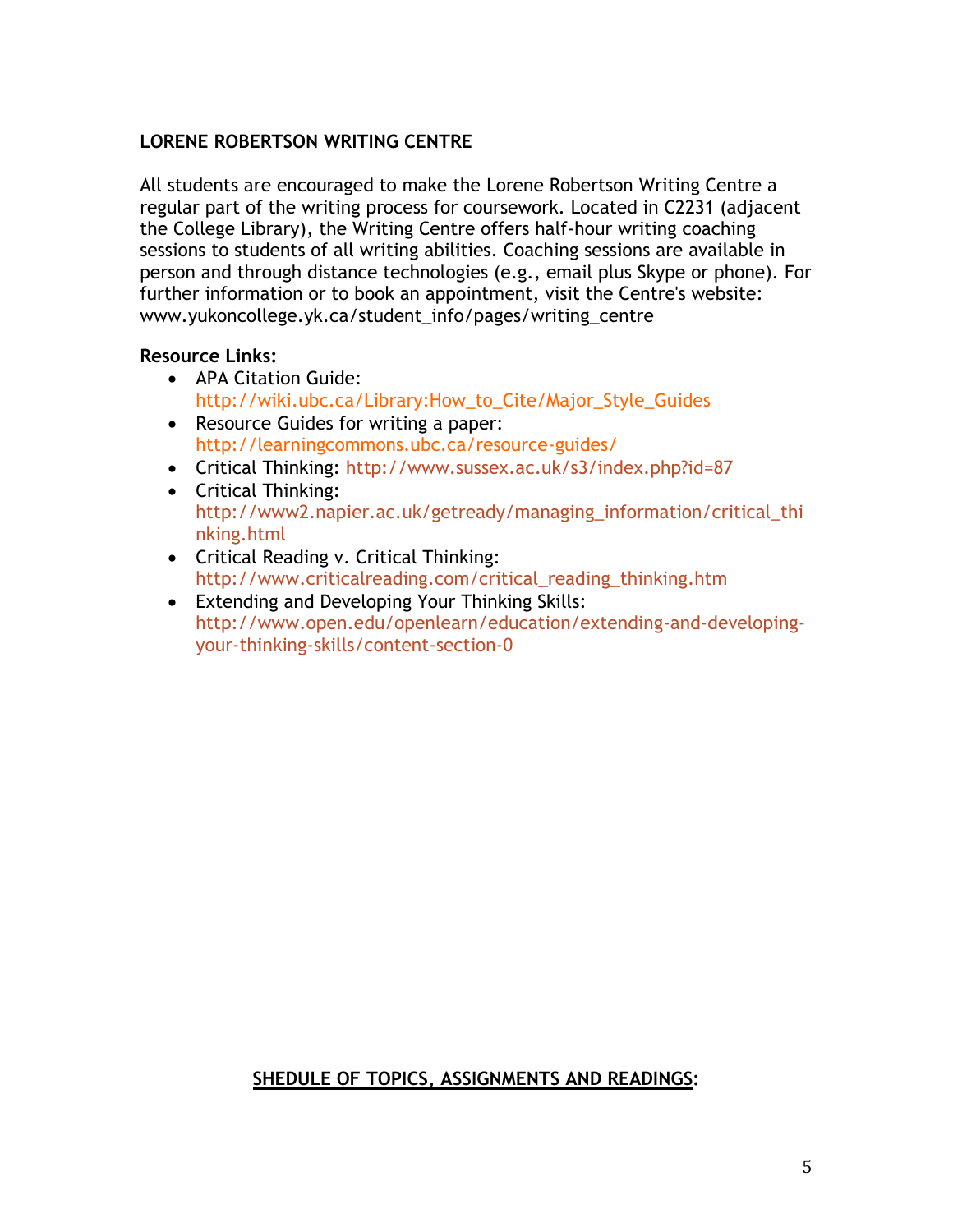**Sept. 9-11 Week 1: Introduction to Women's and Gender Studies: What is Feminism?** 

Chapter 2: bell hooks, Excerpts from Feminism Is for Everybody (pp. 11-15) Chapter 3: Verna St. Denis, Feminism Is for Everybody: Aboriginal Women, Feminism, and Diversity (pp. 16-28)

**Activity:** View short power point/audio introduction

**Objective:** The objective for week one is to begin to form a working definition of what feminism is and whom it is relevant to. This week should provide a solid framework for the topics covered in the weeks to follow.

## **Sept. 14-18 Week 2: Intersectionality & Women's Rights**

Chapter 5: CRIAW, Intersectional Feminist Frameworks: A Primer (pp. 38-43) Chapter 8: Canadian FAFIA & CLC, Reality Check: Women in Canada and the Beijing Declaration and Platform of Action 15 Years On (pp. 70-85) Supp. 3: Intersectionality Wheel Diagram (p. 44) Supp. 4: Sojourner Truth (1797-1883) (p. 45-47) Supp. 5: Race and Income Inequality in Canada (pp. 85-87)

### **Activity: On-line forum 1: Brainstorming Feminism**

**Objective:** The objective for week two is to understand what intersectionality is and how it is a central component of contemporary feminist theory.

### **Sept. 21- 25 Week 3: The Social Construction of Sex & Gender**

Chapter 13: Anne Fausto-Sterling, Dueling Dualisms (pp. 125-137) Chapter 17: Emily Kane, 'No way my boys are going to be like that!' Parents' responses to children's gender noncomformity (pp. 173-180)

Supp. 12: Understanding Masculinities: The Work of Raewyn Connell (pp. 171- 172)

Supp. 23: Sharon Lamb and Lyn Mikel Brown, Gender Play (pp. 353-354) Supp. 9: Kate Hass, "Defining genitals: Who will make room for the intersexed (pp. 138-139)

**Activity 1:** Watch power point lecture

**Activity 2:** View Alice Dreger (2010), *Is Anatomy Destiny* (18:48 min.) on Ted Talks

http://www.ted.com/talks/alice\_dreger\_is\_anatomy\_destiny?language=en

## **Activity 3:** View Gingerbread Person v.3.3 PDF

(Also available here: http://itspronouncedmetrosexual.com/2011/11/breakingthrough-the-binary-gender-explained-using-continuums/ & [http://itspronouncedmetrosexual.com/2015/03/the-genderbread-person-v3/\)](http://itspronouncedmetrosexual.com/2015/03/the-genderbread-person-v3/)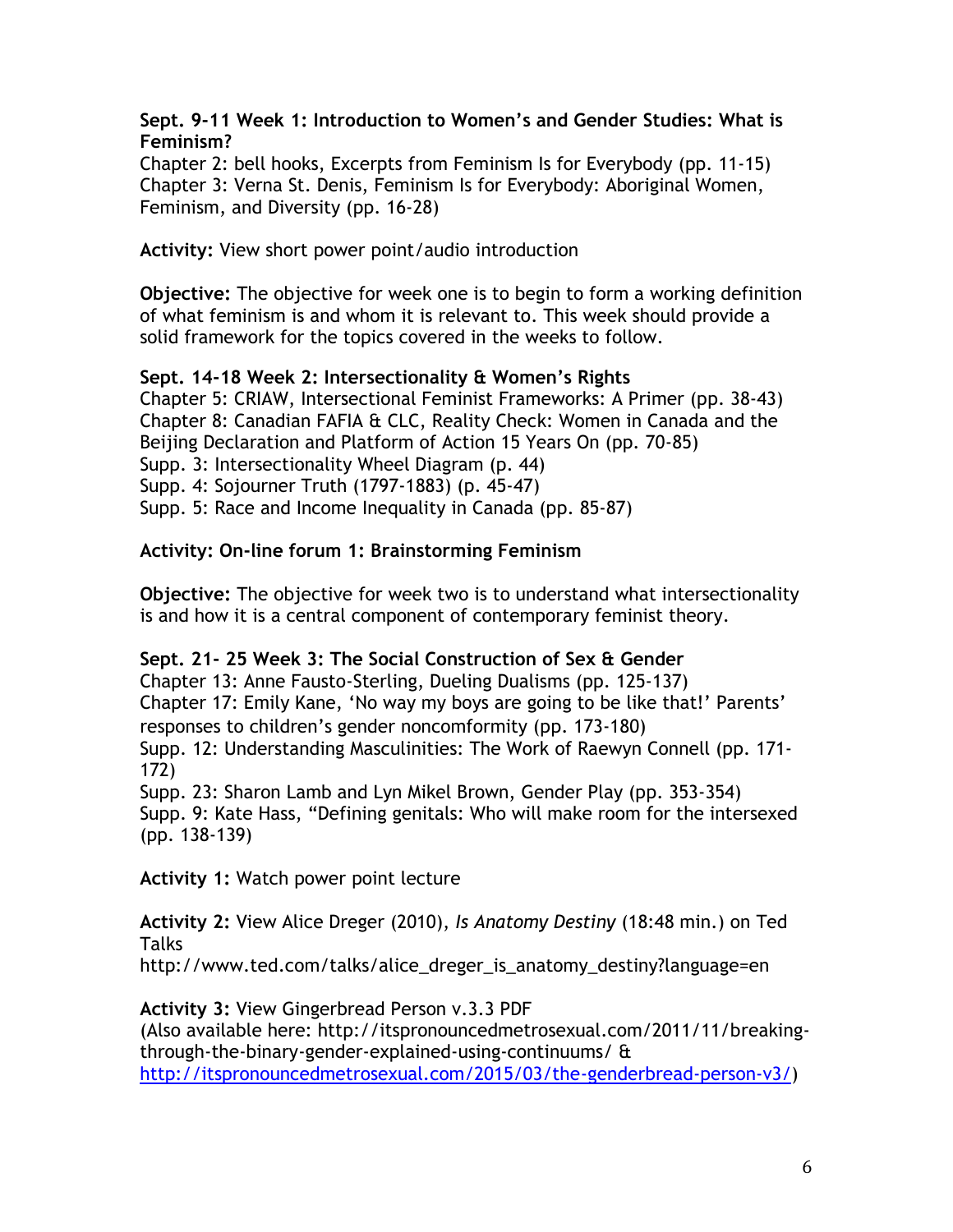**Objective:** Week three will explore the differences between sex and gender; examine how sex and gender have been socially constructed; and to (re)consider the impact of dualist categories (such as male/female and masculinity/femininity) in relation to people's roles in society.

**Sept. 28- Oct. 2 Week 4: Introduction to Sexuality and Heteronormativity** Chapter 19: Michael A. Messner, The Social Construction of Sexuality (pp. 190- 196)

Chapter 21: Leila Rupp, Loving Women in the Modern World (pp. 208-218) Supp. 15: Martin Rochlin, The Heterosexual Questionnaire (pp. 197-198)

**Activity 1:** Watch power point lecture

**Activity 2:** View Jackson Katz (2013), *Tough Guise 2: Violence, Manhood and American Culture* **Trailer** (10: 04 min.) (Note: it ends abruptly) https://www.youtube.com/watch?v=-4WEusN0MkQ

**Activity 3:** View *What's it Like to be Intersex* (2015) (3:25 min.) on youtube <https://www.youtube.com/watch?v=cAUDKEI4QKI>

**Activity 4:** View CBC (2015) *Celebrating Two-Spirit* (2:12 min.) http://www.cbc.ca/m/news/celebrating-two-spirit-1.3027476 Consider: How is two-spirit different from other identities or expressions such as heterosexual or Cis gendered, or lesbian, gay, bisexual, transexual to transgendered (LGBTT)?

\* Cis gendered is someone who is not transgendered

**Objective:** The objective of week four is to consider the ways in which understandings of sexuality (desire) are complex and culturally specific. To interrogate heterosexuality as a societal norm that impacts experiences and institutions while reproducing discrimination and inequality.

### **Oct. 7 Week 5: Midterm \*No readings this week**

This midterm consists of timed multiple-choice questions that must be completed on Wednesday.

**Oct. 12- 16 Week 6: Introduction to Colonialism in the Canadian Context** Chapter 30: Bonita Lawrence, Regulating Native Identity by Gender (pp. 285- 293)

Chapter 29: Kim Anderson, The Construction of a Negative Identity (pp. 269- 279)

Sup. 17: Colonization and the Indian Act (pp. 280-284)

Sup. 18: Colonization and Residential Schools (pp. 294-297)

**Activity:** View Christine Welsh (2006), *Finding Dawn*, NFB (1:13 min.). It is available here: [https://www.nfb.ca/film/finding\\_dawn](https://www.nfb.ca/film/finding_dawn)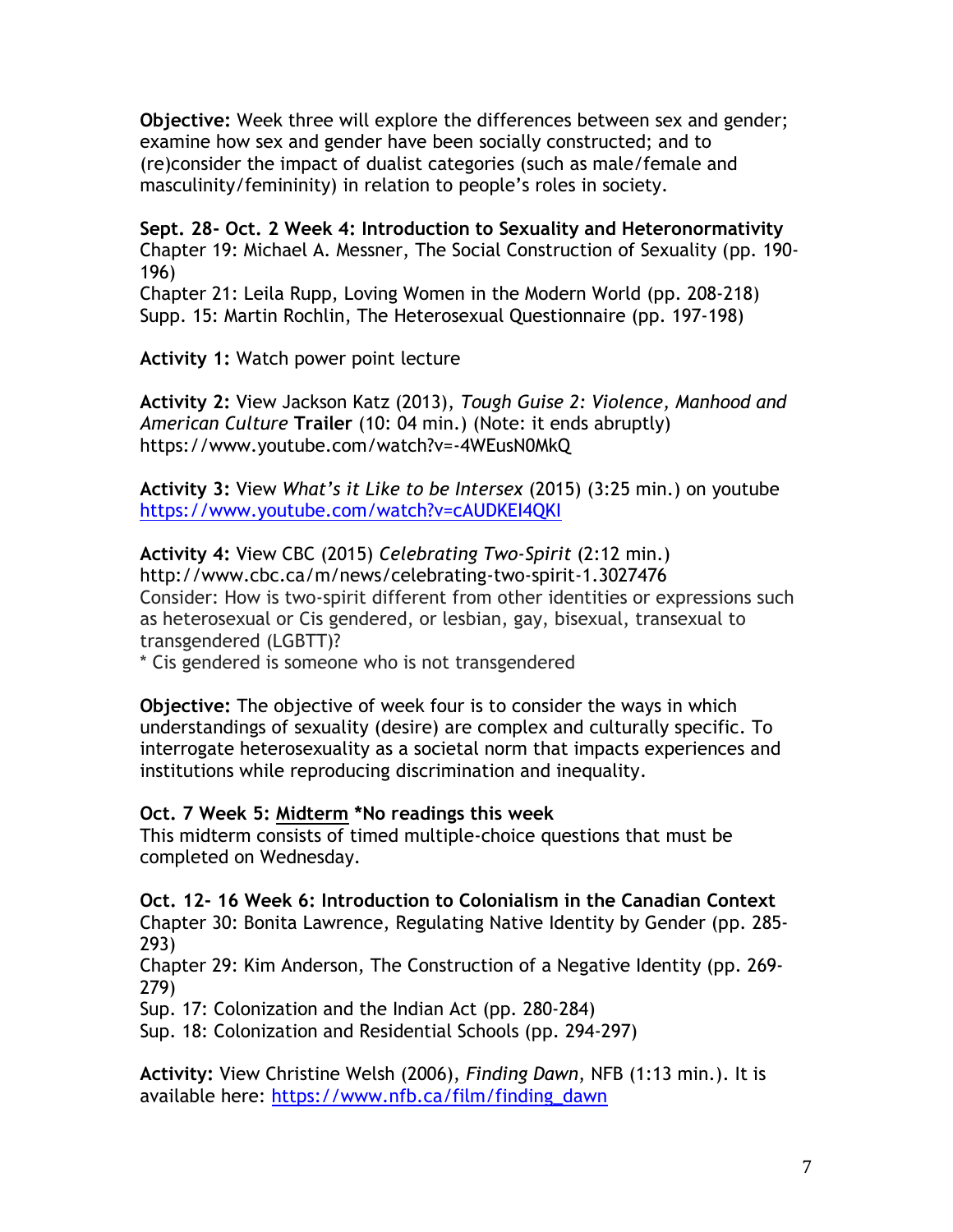**Objective:** The objective of week six is to consider how colonialism and systemic racism contribute to historical and on-going inequality in Canada. To consider the ways in which these practices are gendered. To consider how historical, social, and socio-economic factors contribute to on-going violence against Aboriginal women.

### **Oct. 19-13 Week 7: Anti-Racist Feminism**

Chapter 27: Afua Cooper, The Secret of Slavery in Canada (pp. 254-266) Chapter 25: CRIAW, Women's Experience or Racism: How Race and Gender Interact (pp. 234-245)

Chapter 53: Dara Culhane, Their Spirits Live Within Us: Aboriginal Women in Downtown Eastside Vancouver Emerging into Visibility (pp. 515-522)

**Activity 1:** Watch power point lecture

**Activity 2:** View Harsha Walia on Anti-Oppression, Decolonization, and Responsible Allyship available on YouTube here (10: 26 min): <http://www.youtube.com/watch?v=IGqhgRr66ng>

**Activity 3:** View Valerie Soe (1992), *Picturing Oriental Girls* (12 min.)

### **Activity 4: On-line Forum 2: Race and Gender**

**Objectives:** The objective of week seven is to interrogate racism in Canada and to introduce students to some of the ways that gender and race intersect.

### **Oct. 26-30 Week 8: Representation and Popular Culture**

Chapter 36: Jennifer L. Pozner, Ghetto Bitches, China Dolls and Cha-Cha Divas: Race, Beauty, and the Tyranny of Tyra Banks (pp. 339-348) Chapter 40: Carla Rice, Exacting Beauty: Exploring Women's Body Projects and Problems in the 21 Century (pp. 390-410) Chapter 42: Francine Odette, Body beautiful/body perfect: Where do women

with disabilities fit in? (pp. 414-416)

**Activity:** View Jeane Kilbourne (2010), *Killing us Softly 4: Advertising's Image of Women* (45 min.)

**Objective:** The objective for week eight is to gain an understanding as to how women are represented in popular media with attention to the intersections of race, class, sex, gender and ability.

### **Nov. 2-6 Week 9: Representation and Media Literacy**

Chapter 23 Stuart Hall, Stereotyping as a Signifying Practice (pp. 228-230) Chapter 24 Uma Narayan, Undoing the "Package Picture" of Cultures (pp. 231- 233)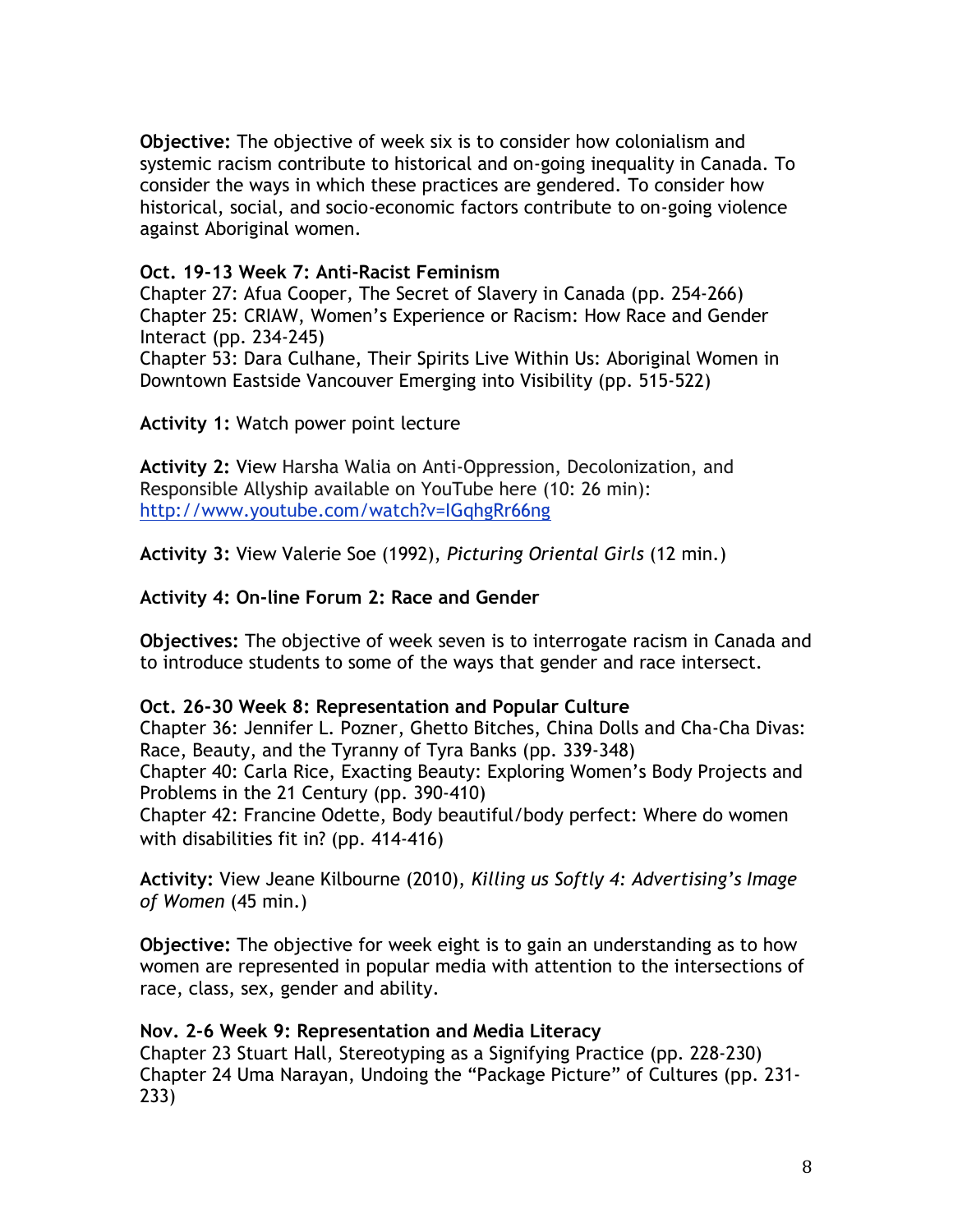**Activity:** View 3 min. clip, Racismo en Mexico, on YouTube. Available here: https://www.youtube.com/watch?v=kXq27eASXoo

**Assignment Due:** *Visual Media Analysis Assignment: One page double-spaced Advert Analysis (and attached one page image)*

**Objective:** The objective of week nine is to bring into practice your own critical thinking skills through media analysis and to look for and interrogate stereotypical assumptions common in visual representations of women.

#### **Nov. 9-13 Week 10: Health and Reproductive Rights**

Chapter 45: Carolyn Egan & Linda Gardner, Racism, Women's Health, and Reproductive Freedom (p. 438-443) Chapter 49: Betsy Hartman, Sterilization and Abortion (pp. 473-486) Sup. 29: How sexism and racism determine health (pp. 458-459)

Recommended: Chapter 44: Kathryn Ratcliff, Introduction to Women and health: Power, technology, inequality and conflict in a gendered world (pp. 427-435)

**Activity 1:** Watch power point lecture **Activity 2**: View Karen Cho (2012), *Status Quo? The Unfinished Business of Feminism in Canada* NFB (87 min.)

**Objectives:** Week ten explores factors such as racism and sexism that affect health outcomes, as well as access to health. The significance of reproductive rights is also explored.

# **Nov. 16-20 Week 11: Poverty, Work and the Welfare State**  Chapter 61: Ann Duffy & Nancy Mandell, Poverty in Canada (pp. 606-616)

Chapter 62: Margaret Hillyard Little, The Leaner, Meaner Welfare Machine (pp. 617-629)

Chapter 64: Qulliit Nunavut Status of Women Council, The Little Voices of Nunavut: A Study of Women's Homelessness North of 60 (pp. 646-652)

### **Activity: On-line forum 3 The Gendering of Poverty**

**Objective:** Week eleven explores women's lower economic status in Canada, introducing students to the feminization of poverty and its moral repercussions.

**Nov. 23-27 Week 12: Neoliberalism and Globalization Term Paper Due** Chapter 59 Deborah Stienstra, Factsheet: Women and Restructuring in Canada (pp. 588-596)

Chapter 54: Shawn Burn, Women and Globalization (pp. 529-546) Supp. 33: Alison Jaggar, What is Neo-Liberal Globalization? (pp. 527-528)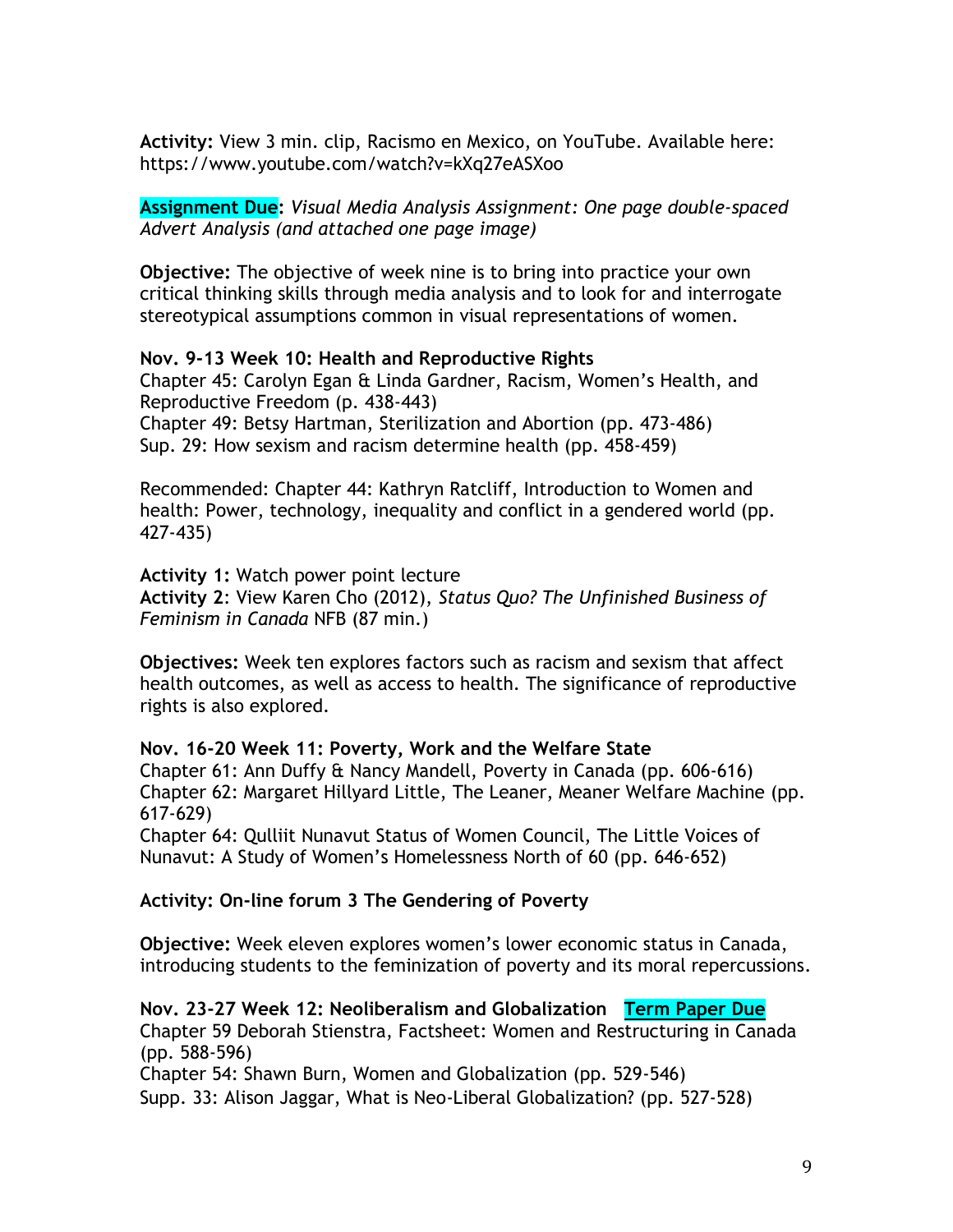**Objective:** The objective for week twelve is to consider the gendered impact of neoliberalism and globalization.

## **Nov. 30-Dec. 4 Week 13: Considering Feminist Activism, Transnationalism and Social Justice**

Chapter 68: Aili Tripp, The Evolution of Transnational Feminism: Consensus, Conflict, and New Dynamics (pp. 691-702)

On-line feature by C. Farley (2015) on Harsha Walia's presentation on *Antioppressive Feminisms and Solidarities*: [http://www.canthius.com/blog/2015/6/29/feminist-feature-harsha-walia-on](http://www.canthius.com/blog/2015/6/29/feminist-feature-harsha-walia-on-imagining-a-more-expansive-feminism)[imagining-a-more-expansive-feminism](http://www.canthius.com/blog/2015/6/29/feminist-feature-harsha-walia-on-imagining-a-more-expansive-feminism)

**Objective:** The objective for week thirteen is to consider the themes of course together in their entirety. All of the topics covered have inspired activist initiatives and work together towards social justice.

### **ASSIGNMENTS AND ASSIGNMENT GUIDELINES:**

- Assignments are due in Microsoft Word electronic format (doc. or docx) via e-mail by midnight of the assigned due date. Assignments must be submitted in the Assignment Drop Box through the course website.
- File titles must follow this pattern: Last Name, First Name, name of assignment (i.e. Media Analysis), student number.
- All written assignments must be double spaced and typed using Times New Roman in 12 point font on 8.5 x 11 size paper, with 1 inch margins. Spelling, grammar and content organization will be evaluated.
- All written papers must use American Psychological Association (APA) citation style.
- Late assignments will be deducted one letter grade per week. Please keep a digital backup of your assignment until your marked paper is returned.

### *Class Participation 15%: Three on-line forums (Weeks 2, 7, & 11)*

**On-Line Discussion Forum:** All students must participate in the three discussion forums during the semester. Drawing from course material students are required to post during three assigned weeks. Questions for discussion are listed below. **Comments should be less than 150 words**.

**On-line Forum 1: Brainstorming Feminism (Week 2)**

**Brainstorm 1:** What are some popular stereotypes of feminists/feminism (that you have heard people state or that is perpetuated in the media)? **List only 3 stereotypes and keep it simple:** 

**e.g. Brainstorm 1:** On television feminists often resemble prison guards; Feminists are often portrayed as man-hating.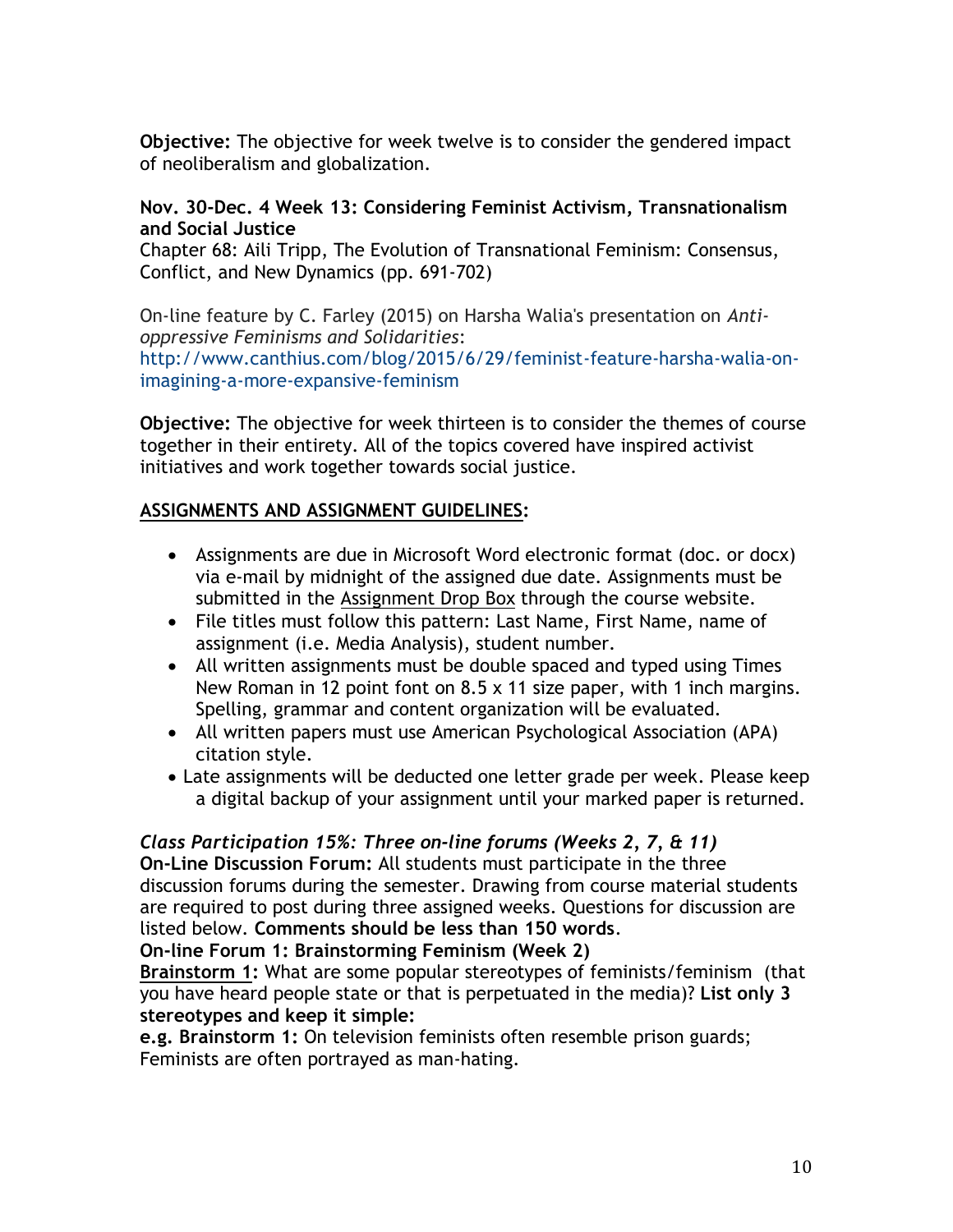**Brainstorm 2:** What are some feminist goals? (Drawing from the course readings and also according to your own thoughts. – Please differentiate between the two). **List only 3 goals and keep it simple:** 

**e.g. Brainstorm 2:** According to Canadian FAFIA & CLC, ending violence against Aboriginal women and girls is one goal.

## **On-line Forum 2: (Week 7)**

Drawing from the course readings from weeks six and seven, answer the following question in 150 words or less. Your answer may also respond to previous posters by expanding upon or adding to their answers, however, critical thought is expected in your contribution. In other words – do not simply repeat someone else.

1. How has racism impacted women historically and in contemporary times? Provide specific examples.

### **On-line Forum 3: (Week 11)**

Drawing from the course readings this week, answer the following question in 150 words or less. You may begin the discussion or respond to previous posts. Remember not to simply repeat someone else.

1. How is poverty gendered and how has poverty (especially for single women) become a "moral" issue in Canada? How does morality tie into categories of deserving and undeserving poor?

### **Note:**

Be prepared by having each week's material read on time. Your critical analysis is expected**,** and should be evident in your responses to on-line forum questions related to the readings and in all engagements with participants' postings. *Some fundamentals for active reading – Consider*:

What is the main argument?

How does the author/researcher go about making and defending this argument? What theoretical traditions are covered, drawn upon, and criticized? What are the core concepts' strengths and shortcomings?

How might this topic, study, or argument be approached differently? How does this topic, study, or argument connect to everyday life?

How does it compare with previous readings and discussions in the class?

## *Midterm Exam: 25% (Week 5)*

This timed, on-line exam draws from any/all course material covered thus far from week one to week five including readings, lectures, presentations, films and activities. It will take the form of timed multiple-choice questions and will be open-book.

*Media Analysis Assignment: 10% (Week 9) One page double-spaced (approx. 250 words) Advert Analysis (and attached one-page image)*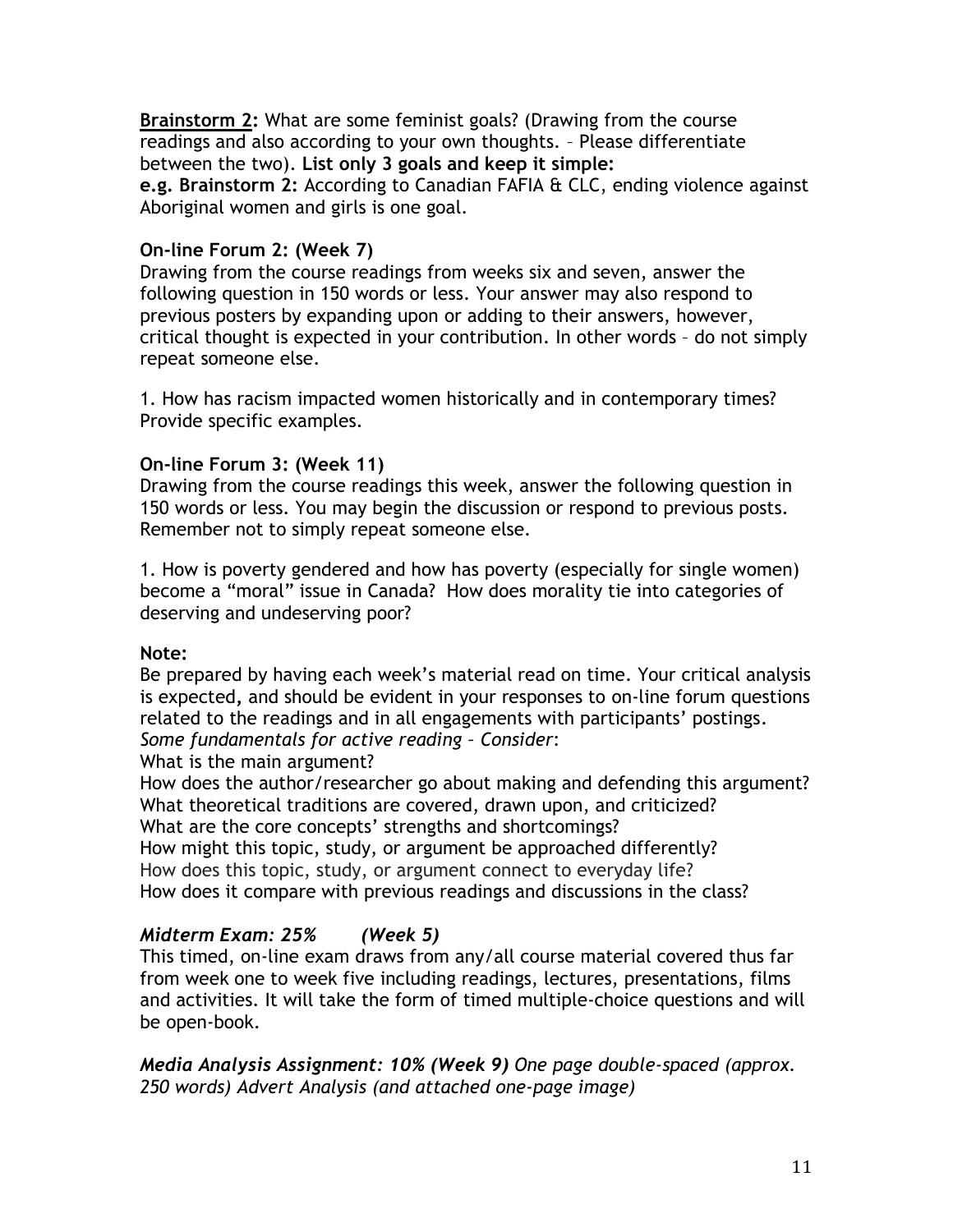Choose a visual image not covered in the course material to analyze. Draw from course material and your own insights to provide a critical analysis of the stereotypical, cultural and ideological assumptions represented in the image. This should be a feminist informed critique of popular media.

For example, you could analyze the gendered, class-based and racialized image of a "criminal" in a newspaper article; gendered images of racial and ethnic identity in Tommy Hilfiger clothing ads; the gendered images of a children's game; or the sexualized representation of individuals on a consumer product.

1. Begin with **one-to-three sentences** describing the image (and relevant text if included on/near the image):

For instance, if an advert for tampons depicts a young white woman jumping in the air and has words inserted below that read 'Never let anyone hold you back!', it is a good idea to consider how the wording impacts your understanding of the image and vice versa. Is the advert ambiguously (re)appropriating feminist concerns by linking the use of a sanitary product to independence from patriarchy, or physical independence? Why might the text and image be problematic?

### 2. Continue with your analysis:

While you may begin your one page paper by highlighting things that are apparent to most viewers (e.g., "This beer ad with a swimsuit model is using sex appeal to sell beer."), try to ultimately delve deeper into the text in order to provide the reader with a more nuanced analysis. In other words, try to provide the reader with an "aha" experience by providing support for you analysis:

Remember do not make claims without support. Therefore, if you claim that a *Calvin Klein* advert portrays a certain negative (or positive) view of black women, provide examples from your image and your course readings and/or films to illustrate your point. For example, you might point out that the revealing animal print costume a black woman in an advert is wearing serves to reinforce familiar stereotypes of black women as inherently wild, exotic and animalistic (rather than tame/virtuous/urban) and sexually available (due to both her revealing clothing and association with wild animals). You could then reinforce this statement by noting that Stuart Hall explains that stereotypes work by "naturalizing" and fixing difference (p.229) and that similar stereotypes are apparent in Ponzer's (p. 345-346) discussion of popular representations of black women as wild, savage, hyper-sexualized.

3. End your analysis with concluding remarks, one to three sentences. This is a summary of your findings, such as what you have most significantly discovered and your own personal take on the image after your analysis.

### Take note:

1. Images can encompass multiple, and sometimes competing meanings and can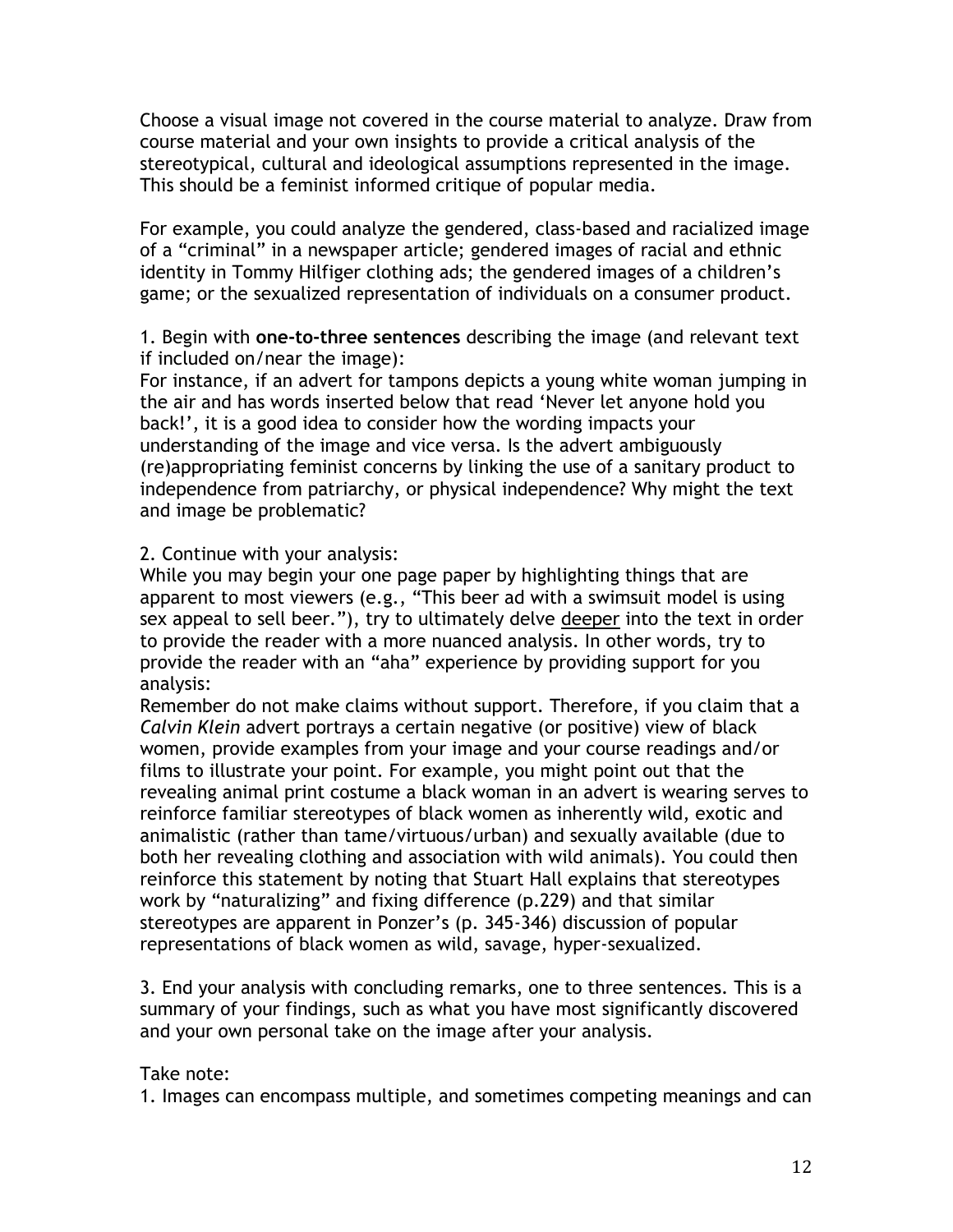also be understood in different ways by different people. This means that no meaning is 'fixed,' however dominant (popular) understandings of an image tend to be ones that draw upon familiar (repetitive) stereotypes.

2. The term 'critical' in social theory does not mean 'negative' –as it is often used in everyday speech. Rather, critical in this case refers to a way of using your thinking skills to be questioning and skeptical rather than simply accepting, to be active rather than passive, and to interrogate meanings rather than assume them. Ask yourself whether you are seeing the whole picture or is something being left out? Critical thinking requires you to explore the evidence and carefully consider what might be accurate. See the Resource Links for further details.

3. This assignment will be graded based on following the assignment criteria, as well as clarity, composition, the use of course concepts, and depth of thought and analysis.

Include a copy of the image (one page) you are analyzing and your critical analysis (one page) in a two-page document and submit it to the Assignment Drop Box

## *Term Paper: Five pages 25% (Week 12)*

*Write a five-page paper (plus bibliography) from a critical feminist perspective based on one of two topics to be provided later.*

## *Guidelines:*

Draw on at least four peer-reviewed scholarly sources and at least four course texts. (Course texts include all assigned readings, as well as readings from the course textbook not covered in the syllabus, and up to two course films).

1) Include an introduction that frames the research topic (question) and links it to critical feminist perspectives. Your topic choice should be clearly stated. 2) Marshall and evaluate evidence to support your arguments; draw data and scholarly arguments from a variety of sources; evaluate competing claims and explanations; build a coherent argument.

3) Answer your question. Draw conclusions that are substantiated by your research data.

4) Cite all sources used to write the paper using **APA** style (see Resource Links for APA referencing guide). This includes class readings and other scholarly research you have consulted (at least four course texts and four additional peer-reviewed scholarly sources). Include a bibliography at the end of the paper. Failure to reference properly constitutes plagiarism so make sure that all direct quotes have quotation marks and all sources used are cited. 5) Submit assignment to the Assignment Drop Box

## *Assignments will be graded on the following criteria:*